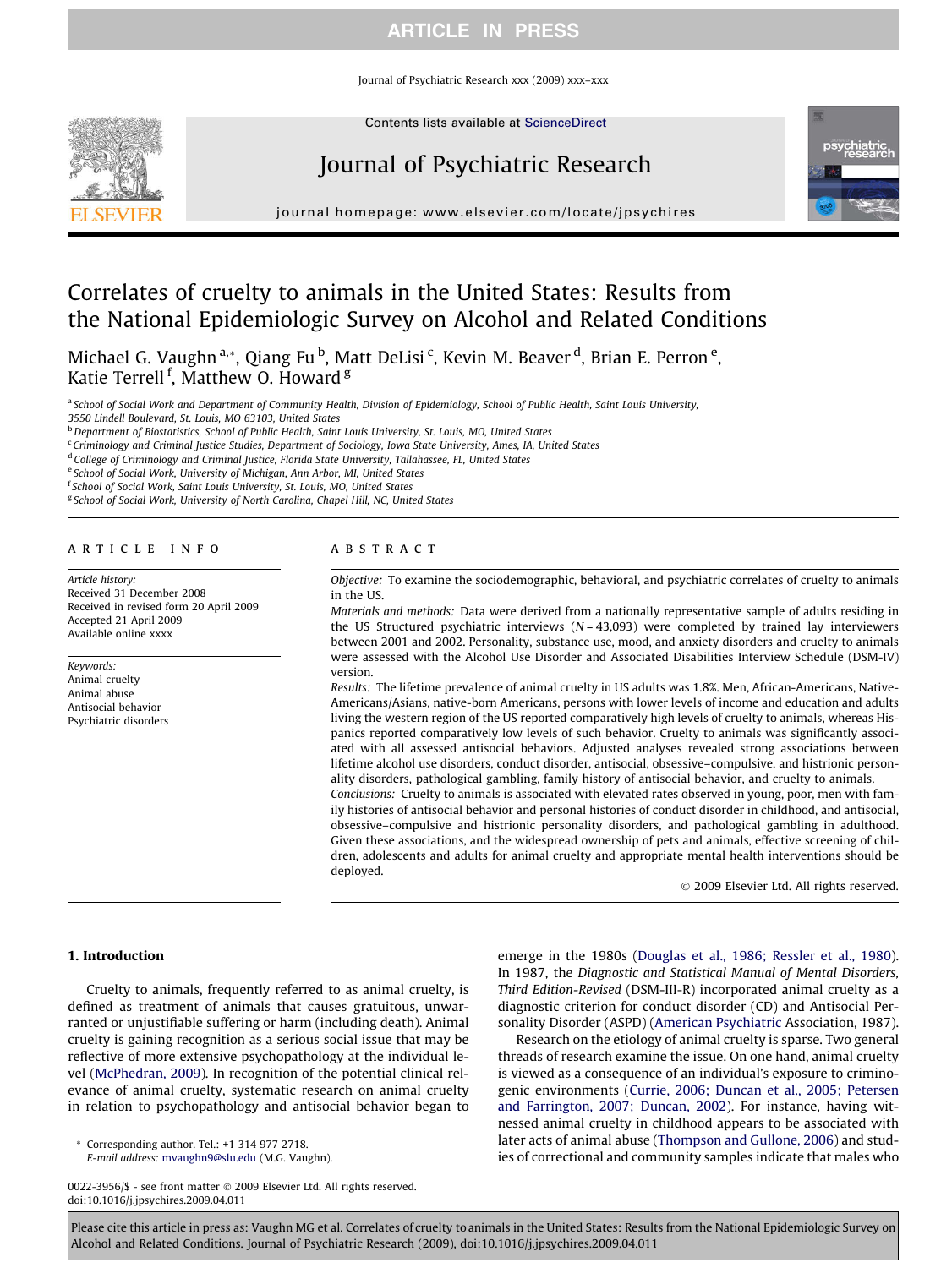are physically punished in childhood are more likely to commit subsequent acts of animal cruelty ([Miller, 2001; Flynn, 1999\)](#page-5-0). Despite some inconsistency across studies ([Felthous and Kellert,](#page-5-0) [1987\)](#page-5-0), research on animal cruelty suggests this behavior is associated with violence toward humans [\(Arluke et al., 1999; Miller,](#page-5-0) [1997; Tallichet, 2004; Merez-Perez and Heide, 2001\)](#page-5-0). Other research examines pathological offenders, focusing on the correlation between child and adolescent animal cruelty and subsequent homicide offending. Prevalence estimates of lifetime animal cruelty among sexual murderers are exceptionally high with 36% and 46%, respectively, engaged in animal cruelty during childhood and adolescence [\(Douglas et al., 1986\)](#page-5-0). Among sexual murderers, animal cruelty in childhood commonly co-occurs with childhood sexual victimization ([Ressler et al., 1980](#page-5-0)). Other studies have linked animal cruelty to additional extreme forms of criminal offending including arson, bestiality, and violent interpersonal assault [\(Hens](#page-5-0)[ley and Tallichet, 2006; Hensley, 2008, 2005; Becer et al., 2004\)](#page-5-0).

Unfortunately, the etiological nature of these relationships is unresolved. One factor hypothesized to underlie animal cruelty and violence is a deficit in the ability to empathize [\(McPhedran,](#page-5-0) [2009; Petersen and Farrington, 2007; Felthous and Kellert, 1987\)](#page-5-0). Demographically, males and persons with lower educational attainment are more likely than their counterparts to commit acts of animal cruelty ([Hensley and Tallichet, 2006; Hensley, 2008,](#page-5-0) [2005\)](#page-5-0). Other sociodemographic relationships to animal cruelty, such as racial, ethnic, regional, and income differences remain largely unexplored. A major limitation of studies to date has been their use of small and nonrepresentative samples leading to uncertainty regarding the generalizability of prior animal cruelty findings. Finally, the psychiatric epidemiology of animal cruelty has received little attention, particularly examinations of psychiatric disorders associated with animal cruelty. Although animal cruelty is included in the DSM-IV-TR diagnostic criteria sets for CD and ASPD, specific antisocial behaviors associated with animal cruelty have not been adequately delineated.

The purpose of this study was to examine associations between psychiatric disorders and among persons reporting that they had been intentionally cruel to animals compared to persons without a history of animal cruelty using a nationally representative sample of US adults. The primary study aims were to (1) examine the correlates of lifetime animal cruelty in relation to sociodemographic characteristics, antisocial behaviors, and lifetime mood, anxiety, and personality disorders, and (2) estimate the strength of associations between animal cruelty and these characteristics while controlling for sociodemographic factors and substance use/psychiatric disorders.

### 2. Materials and methods

#### 2.1. Participants

Study findings are based on data from the 2001–2002 National Epidemiologic Survey on Alcohol and Related Conditions (NESARC). The NESARC survey is a nationally representative sample of 43,093 non-institutionalized US residents aged 18 years and older [\(Grant](#page-5-0) [et al., 2003](#page-5-0)). The survey gathered information on alcohol use and comorbid conditions from individuals living in households and group settings such as shelters, college dormitories, and group homes in all 50 states and the District of Columbia. The NESARC utilized a multistage cluster sampling design, oversampling young adults, Hispanics, and African-Americans in the interest of obtaining reliable statistical estimation in these populations, and to ensure appropriate representation of racial/ethnic subgroups, with an overall response rate of 81%. Data were weighted at the individual and household levels to adjust for oversampling and non-response on demographic variables (i.e., age, race/ethnicity, sex, region, and place of residence). Data were also adjusted to be representative (based on region, age, race, and ethnicity) of the US adult population as assessed during the 2000 Census. Study participants provided written informed consent. The US Census Bureau and the US Office of Management and Budget approved the research and consent procedures.

#### 2.2. Diagnostic assessment and sociodemographic measures

Data were collected through face-to-face interviews conducted by US Census workers trained by the National Institute on Alcohol and Alcoholism and US Census Bureau. Interviewers administered the Alcohol Use Disorder and Associated Disabilities Interview Schedule – DSM-IV version (AUDADIS-IV), shown to have goodto-excellent reliability in assessing alcohol and drug use and substance use disorders in the general population ([Grant et al., 1995;](#page-5-0) [Hasin et al., 1997\)](#page-5-0).

Animal cruelty was assessed with an item embedded in the antisocial personality disorder interview module. All NESARC respondents were asked the following question: ''In your entire life, did you ever hurt or be cruel to a animal or pet on purpose?" NESARC respondents who answered yes were defined as having a history of animal cruelty. The test-retest reliability for the NESARC antisocial personality disorder diagnosis is 0.69. ([Grant](#page-5-0) et al., [2003\)](#page-5-0), whereas the internal consistency reliability for the antisocial personality disorder criteria set is  $\alpha$  = 0.86 ([Blanco et al., 2008\)](#page-5-0).

Consistent with prior research [\(Grant et al., 2004a,b; Goldstein](#page-5-0) [et al., 2006\)](#page-5-0), personality disorder diagnoses reflected long-standing impairments, characteristic patterns of behavior, and exclusion of cases where substance use intoxication or withdrawal, other medication use, or physical illnesses could have affected behavior. In addition to antisocial personality disorder, other personality disorders assessed were avoidant, dependent, obsessive–compulsive, paranoid, schizoid, and histrionic personality disorders. Numerous control variables were used to reduce confounding in multivariate analyses including lifetime alcohol (alcohol abuse/dependence) and drug (abuse/dependence on heroin, hallucinogens, cocaine/crack, marijuana, stimulants, painkillers, tranquilizers, and sedatives) use disorders, nicotine dependence, and pathological gambling. Also included as control variables and assigned in accordance with DSM-IV specifications were lifetime mood (major depression, dysthymia, and bipolar disorder) and anxiety (social phobia, generalized anxiety disorder, panic disorder, and specific phobia) disorders. Family history of antisocial behavior based on any parental or sibling history was also assessed. Sociodemographic response categories for region of residence in US, urbanicity, race/ethnicity, sex, age, marital status, educational background, unemployment status, and individual and family income are listed in [Table 1](#page-2-0).

#### 2.3. Statistical analyses

Weighted prevalence estimates and standard errors were computed using SUDAAN Version 9.0 ([Research](#page-5-0) Triangle Institute, 2004). This system implements a Taylor series linearization to adjust standard errors of estimates for complex survey sampling design effects including clustered data. Multivariate logistic regression analyses were conducted with simultaneous entry of sociodemographic (i.e., region of residence in US, urbanicity, race/ethnicity, sex, age, marital status, educational background, unemployment status, and individual and family income) and diagnostic (i.e., lifetime alcohol abuse/dependence, drug abuse/ dependence, nicotine dependence, pathological gambling, major depression, dysthymia, bipolar disorder, social phobia, generalized anxiety disorder, panic disorder, and specific phobia) and family history of antisocial behavior control variables. Adjusted odds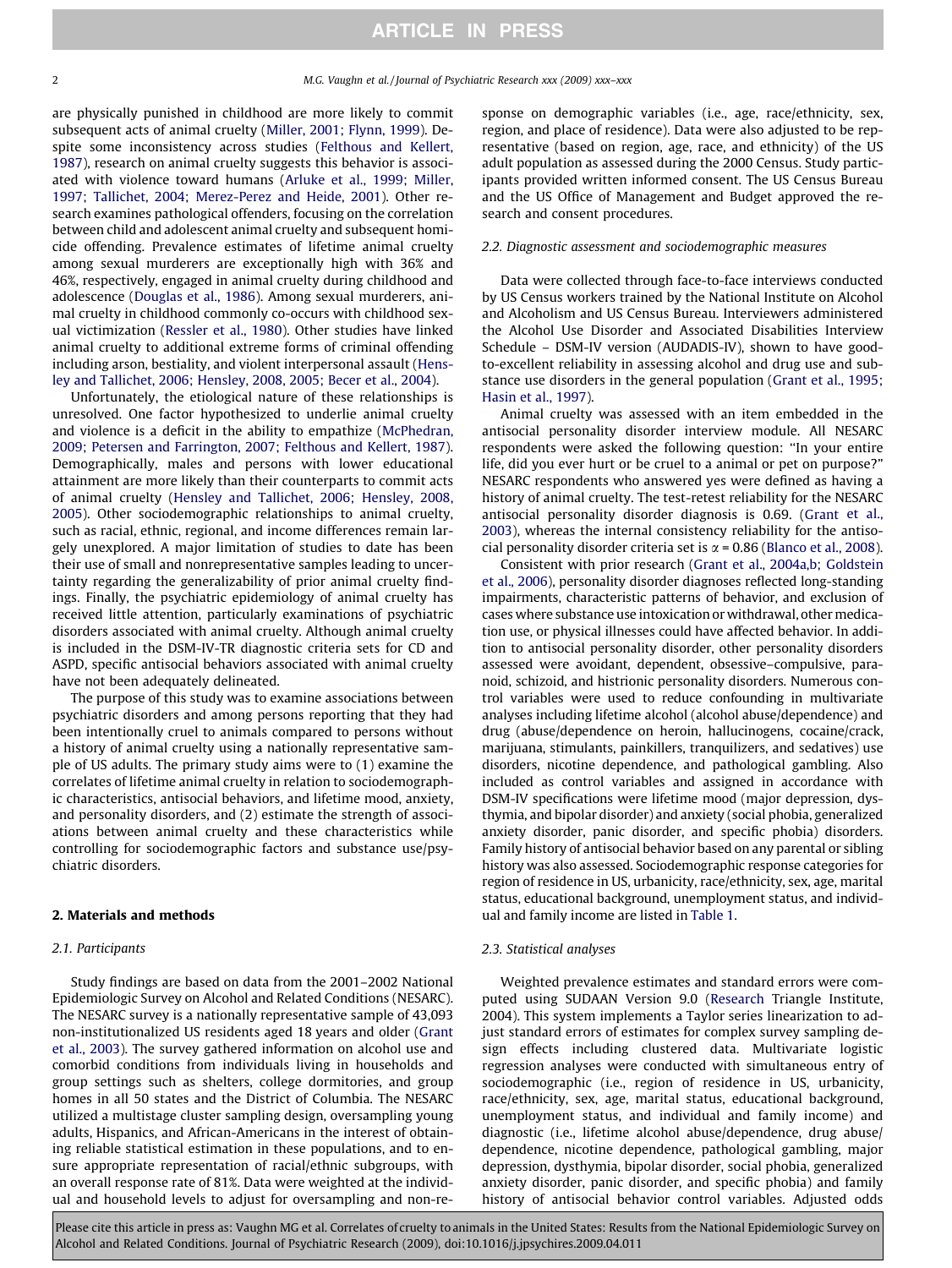### M.G. Vaughn et al. / Journal of Psychiatric Research xxx (2009) xxx–xxx 3 3

#### <span id="page-2-0"></span>Table 1

Sociodemographic characteristics of adults with and without a lifetime history of animal cruelty.

| Characteristic                      | History of cruelty to animals $(N = 728)$<br>% (95% $Cla$ ) | No history of cruelty to animals $(N = 41,203)$<br>% (95%CI) | $ORb$ (95%CI)             |
|-------------------------------------|-------------------------------------------------------------|--------------------------------------------------------------|---------------------------|
| Sex                                 |                                                             |                                                              |                           |
| Men                                 | 83.78 (80.65-86.50)                                         | 47.14 (46.51-47.76)                                          | $6.10(4.90 - 7.59)$       |
| Women                               | 16.22 (13.50-19.35)                                         | 52.86 (52.24-53.49)                                          | 1.00                      |
| Race                                |                                                             |                                                              |                           |
| Hispanic                            | 7.56 (5.56-10.20)                                           | 11.61 (9.34-14.36)                                           | $0.63(0.44 - 0.90)$       |
| Indian/Alaska/Asian/                | $7.85(5.20-11.67)$                                          | $6.46(5.50-7.58)$                                            | $1.37(0.82 - 2.28)$       |
| Native American<br>African American |                                                             |                                                              |                           |
| White                               | 14.36 (11.23-18.18)<br>70.24 (65.42-74.65)                  | 10.94 (9.73-12.28)<br>70.98 (67.68-74.08)                    | $1.36(1.06-1.76)$<br>1.00 |
|                                     |                                                             |                                                              |                           |
| Nativity                            |                                                             |                                                              |                           |
| Born in the US                      | 91.09 (87.60-93.66)                                         | 85.31 (82.04-88.08)                                          | $1.96(1.26-3.04)$         |
| Born in a Foreign Country           | 8.91 (6.34-12.40)                                           | 14.69 (11.92-17.96)                                          | 1.00                      |
| Age (years)                         |                                                             |                                                              |                           |
| $65+$                               | 40.75 (36.11-45.55)                                         | 31.44 (30.58-32.32)                                          | $0.20(0.14-0.29)$         |
| $50 - 64$                           | 32.75 (28.54-37.26)                                         | 31.05 (30.42-31.69)                                          | $0.69(0.52 - 0.91)$       |
| $35 - 49$                           | 21.29 (17.94-25.09)                                         | 21.04 (20.52-21.57)                                          | $0.77(0.59 - 1.00)$       |
| $18 - 34$                           | $5.21(3.86 - 6.99)$                                         | 16.47 (15.81-17.16)                                          | 1.00                      |
| Education                           |                                                             |                                                              |                           |
| Less than High School               | 15.26 (12.12-19.03)                                         | 15.53 (14.57-16.54)                                          | $1.10(0.82 - 1.47)$       |
| High School Graduate                | 28.55 (24.47-33.01)                                         | 29.32 (28.22-30.44)                                          | $0.96(0.77 - 1.19)$       |
| Some College or Higher              | 56.19 (51.62-60.66)                                         | 55.15 (53.88-56.41)                                          | 1.00                      |
| Income                              |                                                             |                                                              |                           |
| $0 - 19,999$                        | 24.86 (20.76-29.46)                                         | 23.42 (22.46-24.39)                                          | $1.72(1.22 - 2.43)$       |
| 20,000-34,999                       | 21.13 (17.96-24.69)                                         | 20.10 (19.43-20.78)                                          | $1.41(1.07-1.87)$         |
| 35,000-69,999                       | 32.51 (28.65-36.62)                                         | 32.19 (31.52-32.86)                                          | $1.20(0.93 - 1.53)$       |
| 70,000+                             | 21.51 (18.05-25.42)                                         | 24.30 (22.93-25.72)                                          | 1.00                      |
| Marital status                      |                                                             |                                                              |                           |
| Never Married                       | 59.21 (54.97-63.33)                                         | 62.02 (61.09-62.94)                                          | $0.75(0.57-0.97)$         |
| Widowed/separated/divorced          | 16.28 (13.43-19.61)                                         | 17.37 (16.90-17.85)                                          | $1.26(0.98-1.61)$         |
| Married/Cohabitating                | 24.50 (20.89-28.51)                                         | 20.61 (19.69-21.56)                                          | 1.00                      |
| Urbanicity                          |                                                             |                                                              |                           |
| Urban                               | 30.81 (25.83-36.28)                                         | 29.44 (25.29-33.96)                                          | $1.02(0.82 - 1.28)$       |
| Rural                               | 69.19 (63.72-74.17)                                         | 70.56 (66.04-74.71)                                          | 1.00                      |
|                                     |                                                             |                                                              |                           |
| Region                              |                                                             |                                                              |                           |
| Northeast                           | 13.54 (9.13-19.64)                                          | 19.84 (13.88-27.55)                                          | $0.53(0.37-0.76)$         |
| Midwest                             | 27.78 (21.10-35.62)                                         | 23.08 (17.35 - 30.03)                                        | $0.84(0.63 - 1.12)$       |
| South<br>West                       | 31.25 (25.19-38.03)<br>27.43 (20.95-35.01)                  | 35.19 (28.98-41.94)<br>21.89 (15.65-29.73)                   | $0.62(0.47-0.81)$<br>1.00 |
|                                     |                                                             |                                                              |                           |

Note: OR values in bold are statistically significant (p-value <.05).

CI: confidence interval.

<sup>b</sup> OR: odds ratio.

ratios (AORs) and 95% confidence intervals are presented to reflect association strength and significance. Adjusted odds ratios were considered significant if associated confidence intervals did not include the value 1.0 ([Table 2](#page-3-0)).

### 3. Results

#### 3.1. Sociodemographic characteristics

Table 1 provides comparisons of the NESARC sociodemographic sample characteristics of persons who reported a lifetime history of animal cruelty and those who self-reported no lifetime history of animal cruelty. The overall prevalence animal cruelty in US adults was 1.8%. Unadjusted analyses reveal that persons reporting a lifetime history of animal cruelty were more likely to be male  $(OR = 6.10, 95\% CI = 4.90 - 7.59)$ , born in the US  $(OR = 1.96, 95\%)$ CI = 1.26–3.04), African-American (OR = 1.36, 95% CI = 1.06–1.76), and less likely to be Latino/Hispanic (OR =  $0.63$ ,  $95\%$  CI =  $0.44-$ 0.90). Compared to married and widowed/separated individuals never married persons were less likely (OR = 0.75, 95% CI = 0.57– 0.97) to report animal cruelty. Uniformly, younger persons and individuals with lower levels of annual household income were more likely to report animal cruelty. Compared to other regions of the country (Northeast, Midwest, South), persons from the West were more likely than other areas to report animal cruelty.

### 3.2. Animal cruelty and associated antisocial behaviors

The prevalence of all antisocial behaviors was higher among persons with a lifetime history of animal cruelty compared to persons without a lifetime history of animal cruelty. The most common behavior for persons with a history of animal cruelty was doing something that one could be arrested for irrespective of whether they were caught or not  $(61.70\% , CI = 57.31-65.92\%).$ The least prevalent behavior was forcing someone to have sex  $(1.20\% , CI = 0.59 - 2.41\%)$ . The strongest associations between antisocial behaviors and animal cruelty were found for robbing or mugging another person (OR = 17.93, 95% CI = 11.49–27.97), fire setting (OR = 12.79, 95% CI = 8.85–18.49), and harassing and threatening someone (OR = 12.64, 95% CI = 9.90–16.14).

3.3. Multivariate logistic regression analysis assessing associations between animal cruelty and lifetime psychiatric comorbidity

[Table 3](#page-4-0) compares prevalence rates of lifetime psychiatric comorbidity for persons with and without a history of animal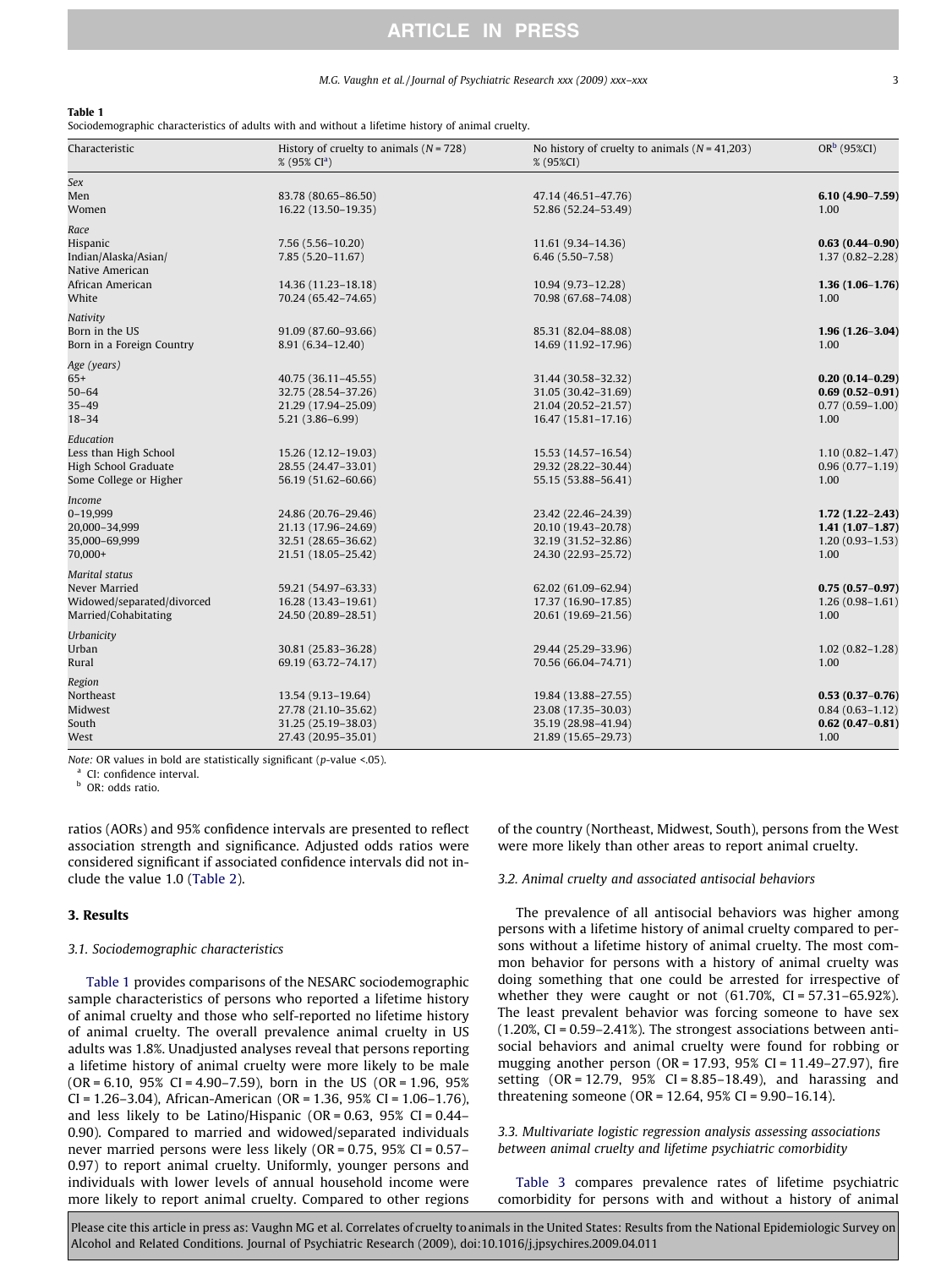#### <span id="page-3-0"></span>4 M.G. Vaughn et al. / Journal of Psychiatric Research xxx (2009) xxx–xxx

#### Table 2

Antisocial behaviors of adults with and without a lifetime history of cruelty to animals.

| Behavior                                                                    | History of cruelty to animals $(N = 728)$<br>$% (95\% CIa)$ | No history of cruelty to animals $(N = 41,203)$<br>% (95%CI) | $ORb$ 95% CI          |
|-----------------------------------------------------------------------------|-------------------------------------------------------------|--------------------------------------------------------------|-----------------------|
| Cut class and leave without permission                                      | 44.94 (40.43-49.52)                                         | 21.52 (20.80-22.25)                                          | $2.98(2.46-3.60)$     |
| Stay out late at night                                                      | 49.37 (44.83-53.91)                                         | 25.36 (24.48-26.26)                                          | $2.87(2.36-3.49)$     |
| Bully/push people                                                           | 31.93 (27.77-36.40)                                         | $5.78(5.40 - 6.18)$                                          | $7.65(6.18-9.47)$     |
| Run away from home overnight                                                | 15.59 (12.35-19.49)                                         | $4.94(4.63 - 5.28)$                                          | $3.55(2.70-4.67)$     |
| Be absent from work/school a lot                                            | 21.20 (17.58-25.34)                                         | $6.63(6.25 - 7.04)$                                          | $3.79(2.98 - 4.80)$   |
| Quit a job without knowing where to find another                            | 33.63 (29.15-38.42)                                         | 11.22 (10.63-11.83)                                          | $4.01(3.22 - 5.00)$   |
| Quit a school program without knowing what to do next                       | 11.72 (9.45-14.44)                                          | $3.68(3.38 - 4.00)$                                          | $3.48(2.69 - 4.50)$   |
| Travel around more than 1 month without plans                               | 12.48 (9.98-15.49)                                          | $3.28(3.03 - 3.55)$                                          | $4.21(3.23 - 5.47)$   |
| Have no regular place to live at least 1 month                              | $9.97(7.46 - 13.20)$                                        | $2.63(2.37-2.93)$                                            | $4.09(2.92 - 5.73)$   |
| Live with others at least 1 month                                           | 28.45 (24.18-33.16)                                         | 10.85 (10.16-11.59)                                          | $3.27(2.60-4.10)$     |
| Lie a lot                                                                   | 21.35 (18.12-24.99)                                         | $5.00(4.70-5.31)$                                            | $5.16(4.19-6.36)$     |
| Use a false or made up name/alias                                           | 12.07 (9.26-15.59)                                          | $1.97(1.80 - 2.15)$                                          | $6.84(5.05-9.26)$     |
| Scam/con someone for money                                                  | 12.14 (9.70-15.09)                                          | $1.32(1.16-1.51)$                                            | $10.32(7.76-13.72)$   |
| Do things that could have easily hurt you/others                            | 49.25 (44.74-53.78)                                         | 13.48 (12.56-14.47)                                          | $6.23(5.19-7.48)$     |
| Get three or more traffic tickets for reckless<br>driving/causing accidents | 27.01 (23.03-31.39)                                         | 8.35 (7.74-8.99)                                             | $4.06(3.28 - 5.04)$   |
| Have a driver's license suspended/revoked                                   | 24.09 (20.23-28.42)                                         | $7.49(6.99 - 8.02)$                                          | $3.92(3.12 - 4.93)$   |
| Start a fire on purpose                                                     | 10.92 (7.96-14.81)                                          | $0.95(0.83 - 1.09)$                                          | $12.79(8.85 - 18.49)$ |
| Fail to pay off your debts                                                  | 16.35 (13.38-19.82)                                         | $3.96(3.63 - 4.31)$                                          | $4.74(3.68 - 6.11)$   |
| Steal anything from others                                                  | 48.08 (43.79-52.41)                                         | $8.28(7.74 - 8.85)$                                          | 10.26 (8.48-12.42)    |
| Forge someone's signature                                                   | $12.04(9.51 - 15.12)$                                       | $1.97(1.79 - 2.18)$                                          | $6.80(5.12 - 9.05)$   |
| Shoplift                                                                    | 46.65 (42.04-51.32)                                         | 10.67 (9.99-11.40)                                           | $7.32(6.01 - 8.90)$   |
| Rob or mug someone or snatch a purse                                        | $4.00(2.72 - 5.84)$                                         | $0.23(0.18-0.29)$                                            | 17.93 (11.49-27.97)   |
| Make money illegally                                                        | 16.62 (13.59-20.17)                                         | $2.52(2.29 - 2.78)$                                          | $7.72(5.96-9.99)$     |
| Do something you could have been arrested for,                              | 61.70 (57.31-65.92)                                         | 14.67 (13.81-15.59)                                          | $9.37(7.73 - 11.36)$  |
| regardless of whether you were caught or not                                |                                                             |                                                              |                       |
| Force someone to have sex                                                   | $1.20(0.59 - 2.41)$                                         | $0.12(0.08 - 0.17)$                                          | $10.14(4.52 - 22.75)$ |
| Get into a lot of fights that you started                                   | 16.51 (13.52-20.02)                                         | $2.56(2.35 - 2.80)$                                          | $7.51(5.86-9.64)$     |
| Get into a fight that came to swapping blows with someone                   | 17.20 (14.11-20.81)                                         | $6.45(6.03 - 6.89)$                                          | $3.02(2.36-3.85)$     |
| like a husband, wife, boyfriend or girlfriend                               |                                                             |                                                              |                       |
| Use a weapon in a fight                                                     | 13.73 (10.93-17.09)                                         | $2.49(2.29 - 2.70)$                                          | $6.24(4.77-8.18)$     |
| Hit someone so hard that you injure them                                    | 24.19 (20.39-28.45)                                         | $5.68(5.30 - 6.09)$                                          | $5.30(4.22 - 6.64)$   |
| Harass/threaten/blackmail someone                                           | 15.86 (12.97-19.24)                                         | $1.47(1.30-1.66)$                                            | $12.64(9.90-16.14)$   |
| Physically hurt others on purpose                                           | 28.00 (24.47-31.81)                                         | $4.64(4.31 - 5.00)$                                          | $7.98(6.54 - 9.75)$   |

Note: OR values in bold are statistically significant (p-value <.05).

<sup>a</sup> CI: confidence interval.

**b** OR: odds ratio.

cruelty. Odds ratios are adjusted for sociodemographic factors (i.e., race, sex, education, marital status, age, income, region, urbanicity) and previously described lifetime DSM-IV psychiatric diagnoses. The most common psychiatric disorders among persons with a history of animal cruelty were any lifetime alcohol use disorder (63.69%, CI = 58.71–68.38%), family history of antisocial behavior (53.87%, CI = 49.40–58.28), lifetime nicotine dependence (36.16%, CI = 31.39–41.21%), and antisocial personality disorder (35.84%,  $CI = 31.53 - 40.40\%$ ).

Largest adjusted odds ratios were found for conduct disorder  $(AOR = 9.53, 95\% \text{ CI} = 6.07 - 14.97)$  and antisocial personality disorder (AOR = 6.68, 95%CI = 5.05–8.85). Smaller yet significant associations were found for pathological gambling (AOR = 2.23, 95% CI = 1.04–4.78), a family history of antisocial behavior (AOR = 2.12, 95% CI = 1.73–2.58), obsessive–compulsive personality disorder (AOR =  $1.65$ , 95% CI =  $1.24-2.20$ ), histrionic personality disorder (AOR =  $1.62$ ,  $95\%$  CI =  $1.14-2.31$ ), and lifetime alcohol use disorder (AOR = 1.56, 95% CI = 1.20–2.03).

#### 4. Discussion

To our knowledge, this is the first national study examining the association between animal cruelty and psychiatric disorders. Findings indicated that the prevalence of animal cruelty varied by sociodemographic status, was associated with all antisocial behaviors, and following adjustments for numerous confounding variables was associated with several lifetime psychiatric diagnoses. Specifically, our investigation found that the prevalence of animal cruelty was higher among males, African-Americans and Native-Americans/Asians, native-born Americans, and individuals with lower levels of income and education. There was a regional effect in that, compared to the western region of the US, individuals in other regions were less likely to report a lifetime history of animal cruelty. We can only speculate that this might stem from human–animal relationships in ranch or similar settings involving livestock or larger predatory animals. Animal cruelty was also associated with a broad array of antisocial behaviors particularly behaviors that exercise a physical threat over other persons such as robbery, harassment, and forcing someone to have sex. Setting fires on purpose was also highly associated with animal cruelty suggesting that previous clinical research related to these two behaviors is supported [\(Douglas et al., 1986; Ressler et al., 1980;](#page-5-0) [Becer et al., 2004](#page-5-0)).

In controlled analyses, animal cruelty was uniquely associated with numerous psychiatric disorders characterized by self-control deficits including lifetime alcohol use disorder, pathological gambling, conduct disorder and antisocial personality disorder, and several personality disorders such as obsessive–compulsive, paranoid, and histrionic. Animal cruelty was also associated with a family history of antisocial behavior. Although it was unsurprising that CD/ASPD and a family history of antisocial behavior were highly associated with animal cruelty, significantly findings for associations of obsessive–compulsive and histrionic personality disorders and animal cruelty suggests follow-up studies on these disorders are warranted. While emotional and cognitive dysregulation are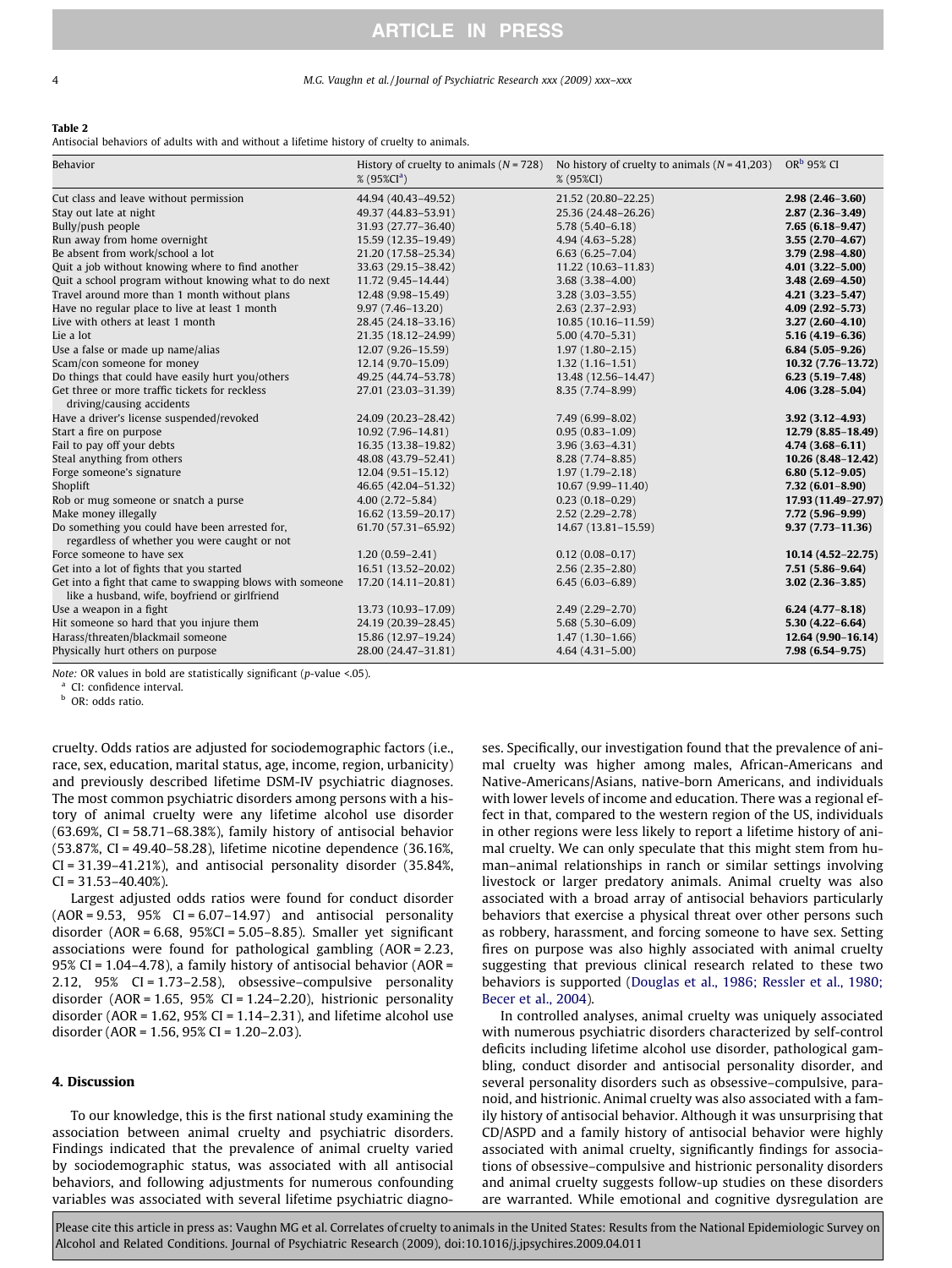#### M.G. Vaughn et al. / Journal of Psychiatric Research xxx (2009) xxx–xxx 5

#### <span id="page-4-0"></span>Table 3

Psychiatric comorbidities of individuals with and without a lifetime history of cruelty to animals.

| Comorbid psychiatric disorder         | History of cruelty to animals<br>$(N = 728)$<br>% (95% CI <sup>a</sup> ) | No history of cruelty to animals<br>$(N = 41,203)$<br>% (95% CI) | Sociodemographic characteristics and<br>other psychiatric disorders<br>$AORb$ (95% CI) |
|---------------------------------------|--------------------------------------------------------------------------|------------------------------------------------------------------|----------------------------------------------------------------------------------------|
| Mood disorders                        |                                                                          |                                                                  |                                                                                        |
| Major depressive disorder             | 32.77 (28.38–37.48)                                                      | 16.58 (15.89–17.29)                                              | $1.27(0.75-1.69)$                                                                      |
| Bipolar disorder                      | 19.57 (15.80-23.98)                                                      | $5.50(5.18 - 5.84)$                                              | $0.99(0.70-1.39)$                                                                      |
| Dysthymia                             | 11.71 (9.40-14.49)                                                       | $4.23(3.95 - 4.53)$                                              | $1.17(0.81 - 1.70)$                                                                    |
| Anxiety disorders                     |                                                                          |                                                                  |                                                                                        |
| Panic disorder                        | $7.49(5.46 - 10.21)$                                                     | $4.03(3.77 - 4.32)$                                              | $0.89(0.59-1.34)$                                                                      |
| Social phobia                         | 13.84 (11.07-17.16)                                                      | $4.93(4.55 - 5.35)$                                              | $1.13(0.82 - 1.55)$                                                                    |
| Specific phobia                       | 16.81 (13.88-20.22)                                                      | $9.49(8.89 - 10.13)$                                             | $1.03(0.76 - 1.38)$                                                                    |
| Generalized anxiety disorder          | 10.75 (8.29-13.83)                                                       | $4.12(3.79 - 4.48)$                                              | $1.14(0.75 - 1.72)$                                                                    |
| Substance use disorders               |                                                                          |                                                                  |                                                                                        |
| Alcohol use disorder                  | $63.69(58.71 - 68.38)$                                                   | 29.77 (28.28-31.30)                                              | $1.56(1.20-2.03)$                                                                      |
| Nicotine dependence                   | 36.16 (31.39-41.21)                                                      | 17.56 (16.63-18.54)                                              | $0.93(0.71 - 1.22)$                                                                    |
| Marijuana use disorder                | 27.90 (23.87-32.32)                                                      | $8.15(7.62 - 8.71)$                                              | $1.05(0.77-1.44)$                                                                      |
| Other illicit drug use disorder       | 19.92 (16.38-24.01)                                                      | $5.02(4.63 - 5.44)$                                              | $1.05(0.77-1.43)$                                                                      |
| Psychotic disorder                    | $3.63(2.19 - 5.95)$                                                      | $0.74(0.64 - 0.86)$                                              | $1.14(0.59 - 2.22)$                                                                    |
| Conduct disorder                      | 8.29 (5.66-11.98)                                                        | $0.94(0.83 - 1.08)$                                              | $9.53(6.07 - 14.97)$                                                                   |
| Personality disorders                 |                                                                          |                                                                  |                                                                                        |
| Avoidant                              | $9.89(7.26 - 13.33)$                                                     | $2.27(2.06-2.51)$                                                | $1.50(0.97 - 2.30)$                                                                    |
| Dependent                             | $2.66(1.39 - 5.01)$                                                      | $0.46(0.38 - 0.57)$                                              | $0.76(0.33 - 1.71)$                                                                    |
| Obsessive-compulsive                  | 26.56 (22.53-31.01)                                                      | 7.74 (7.30-8.21)                                                 | $1.65(1.24 - 2.20)$                                                                    |
| Paranoid                              | 18.09 (14.79-21.93)                                                      | $4.27(3.98-4.58)$                                                | $1.34(0.93 - 1.94)$                                                                    |
| Schizoid                              | $9.54(7.17-12.59)$                                                       | $3.09(2.85 - 3.35)$                                              | $0.70(0.44 - 1.12)$                                                                    |
| Antisocial                            | 35.84 (31.53-40.40)                                                      | $3.13(2.88 - 3.40)$                                              | $6.68(5.05 - 8.85)$                                                                    |
| Histrionic                            | $10.69(8.12-13.94)$                                                      | $1.72(1.56-1.90)$                                                | $1.62(1.14-2.31)$                                                                      |
| Pathological gambling                 | $3.02(1.56 - 5.75)$                                                      | $0.39(0.32 - 0.47)$                                              | $2.23(1.04-4.78)$                                                                      |
| Family history of antisocial behavior | 53.87 (49.40-58.28)                                                      | 22.49 (21.45-23.56)                                              | $2.12(1.73 - 2.58)$                                                                    |

Note: AOR values in bold are statistically significant ( $p$ -value <.05).

<sup>a</sup> CI: confidence interval.

<sup>b</sup> AOR: odds ratio adjusted for sociodemographic variables, lifetime psychiatric disorders, and a family history of antisocial behavior.

common in these disorders, we speculate that the rigidity of persons with obsessive–compulsive personality could be reflected in aggressive behavior toward animals (e.g., when pets have excretory ''accidents" in the home), and the dependent reliance on others (including perhaps pets) for nuturance and support of persons with histrionic personality disorder may predispose them to violent actions toward pets.

Given the significant associations found between animal cruelty and other antisocial behaviors and psychopathology, animal cruelty in childhood appears to be a marker for a host of maladaptive behaviors [\(McPhedran, 2009; Petersen and Farrington, 2007\)](#page-5-0). Thus, youth should be screened for animal cruelty in clinical and other service settings. Although identification of animal cruelty in childhood provides a potential opportunity for prevention interventions, it is difficult to determine whether animal cruelty after age 15 is a consequence of a developing psychiatric disorder or substance intoxication – chronic or episodic. The current study was unable to determine these causal sequences. Nevertheless, findings from this study provide a unique psychiatric epidemiologic informed report of the problem previously unavailable.

Present study findings need to be interpreted within the context of several limitations. The major limitation is the data are crosssectional. Therefore, associations between animal cruelty and psychiatric comorbidity do not resolve etiological issues previously identified. However, findings do suggest that the origins of animal cruelty and psychopathology, in particular impulse-control disorders, are intertwined. The prognostic relationship between animal cruelty and psychiatric disorders will require longitudinal study designs. The NESARC excludes persons under age of 18 and therefore relies on retrospective self-reported recall of animal cruelty spanning potentially long swaths of time. There may also be response bias in that persons are unwilling to admit being cruel to an animal and those that do represent the more callous-unemotional and antisocial. Given that NESARC is a nationally representative sample, it is uncertain how associations between animal cruelty and psychiatric comorbidity would be similar or different if selected samples, such as persons in jails or prisons or in clinical settings, were employed. Excluding these samples combined with the tendency to underreport animal cruelty likely means that the prevalence estimate reported (1.8%) is quite conservative. For example, analysis by the authors' of animal cruelty in the National Longitudinal Survey of American Life, a national survey of adolescents, and found the prevalence to be 3.0%. In addition, the data on animal cruelty did not include important information regarding frequency of abuse. The dichotomous measure of animal cruelty combines single (low threshold) and multiple episodes of abuse thereby blurring potentially important distinctions between the two. Also, there is a lack of data on situational factors involved in animal cruelty. Data on precipitating factors, such as concurrent alcohol usage and severity of cruelty would be illuminating. Also, victim information such as type of pet or animal is potentially important. Moreover, the relationship of the perpetrator to the animal is unknown. Future studies on animal cruelty would benefit from including these natural history features in such assessments.

Finally, the study was limited by its reliance on one item for a determination of lifetime animal cruelty and by the self-report nature of the assessment. Given that respondents may tend to under report a behavior such as animal cruelty and that rates of such behavior among institutionalized populations are likely higher than in the general population, we believe the true prevalence of animal cruelty may be higher than that that identified in this study. Conversely, it is possible that some respondents may have been hunters and responded affirmatively to the item on that basis alone. The failure to identify significant differences between urban and rural respondents in prevalence of animal cruelty argues against this interpretation, although higher rates of such cruelty in the Western region of the US may be consistent with this interpretation.